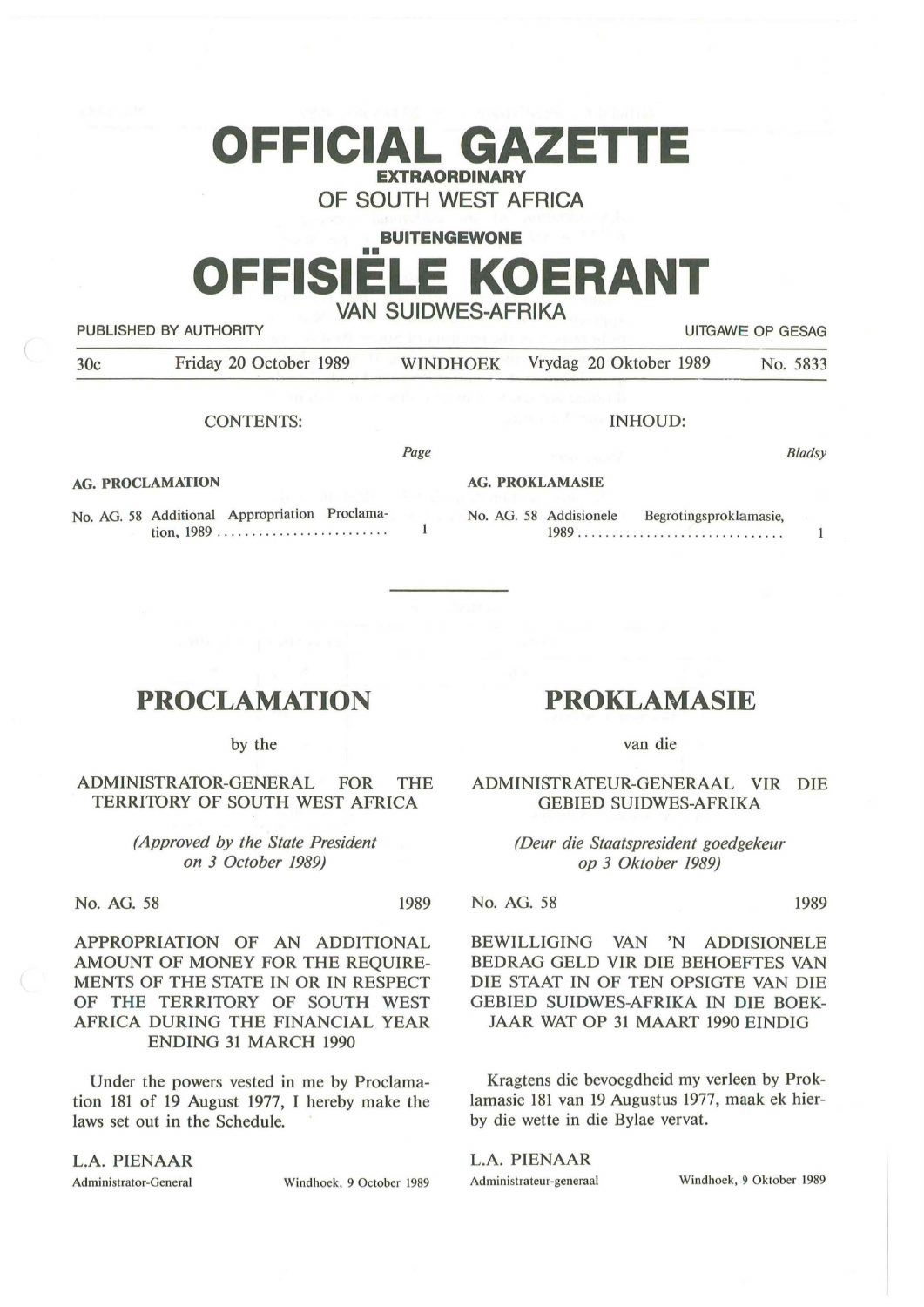## SCHEDULE

*Appropriation of an additional amount of Rl72 966 000 for the requirements of the State.* 

1. Subject to the provisions of the State Finance Act, 1982 (Act 1 of 1982), there is hereby appropriated for the requirements of the State in or in respect of the territory of South West Africa during the financial year ending 31 March 1990, as a charge to the Central Revenue Fund, the additional amounts of money shown in Column 1 of the Annexure.

### *Short title.*

2. This Proclamation shall be called the Additional Appropriation Proclamation, 1989.

| <b>VOTE</b>    |                                                    | COLUMN 1 COLUMN 2 |  |
|----------------|----------------------------------------------------|-------------------|--|
| No.            | Title                                              | R                 |  |
| $\mathbf{1}$   | Government Affairs                                 | 2 337 000         |  |
| $\overline{2}$ |                                                    | 21 000 000        |  |
| 8              | National Health and Welfare                        | 6 879 000         |  |
| 16             | Assistance to Authorities                          | 142 750 000       |  |
|                | THE R. P. LEWIS CO., LANSING MICH.<br><b>TOTAL</b> | 172 966 000       |  |

#### ANNEXURE